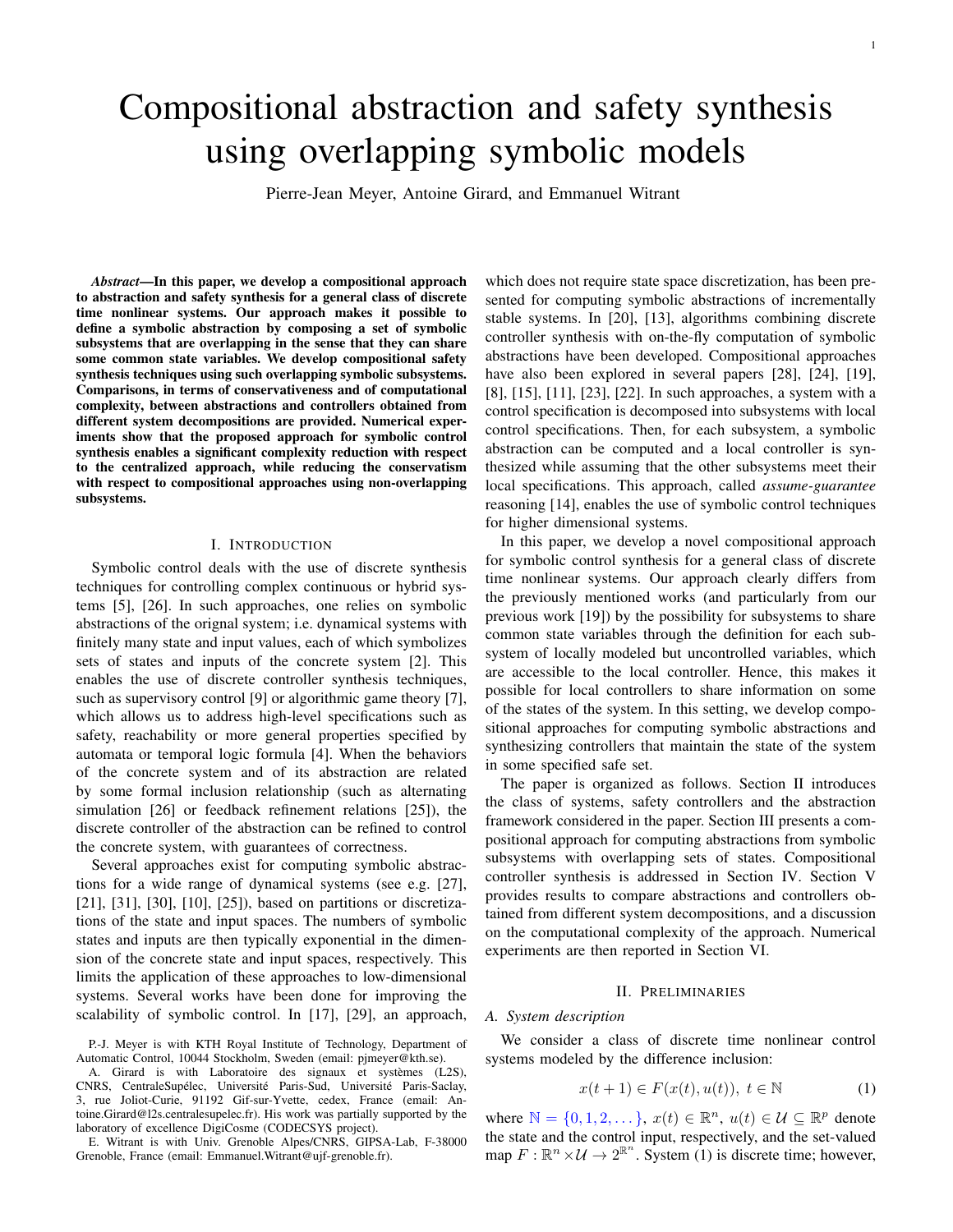it encompasses sampled versions of continuous time systems, possibly subject to disturbances (see e.g. [19], [25]).

Throughout the paper, we assume, for simplicity, that for all  $x \in \mathbb{R}^n$ ,  $u \in \mathcal{U}$ ,  $F(x, u) \neq \emptyset$ . For a subset of states  $\mathcal{X}' \subseteq \mathbb{R}^n$ and inputs  $\mathcal{U}' \subseteq \mathcal{U}$  we denote

$$
F(\mathcal{X}', \mathcal{U}') = \bigcup_{x \in \mathcal{X}', u \in \mathcal{U}'} F(x, u).
$$

Exact computation of  $F(\mathcal{X}', \mathcal{U}')$  may not always be possible, especially when (1) corresponds to the sampled dynamics of a continuous time system. Therefore, we will assume throughout the paper that we are able to compute, for all sets of states  $\mathcal{X}' \subseteq \mathbb{R}^n$  and of inputs  $\mathcal{U}' \subseteq \mathcal{U}$ , a set  $\overline{F}(\mathcal{X}', \mathcal{U}')$  verifying

$$
F(\mathcal{X}', \mathcal{U}') \subseteq \overline{F}(\mathcal{X}', \mathcal{U}').
$$
 (2)

Several methods exist for computing such over-approximations for linear [12], [16], [18] and nonlinear [6], [1], [10], [25] systems.

## *B. Transition systems and safety controllers*

A *transition system* is defined as a triple  $S = (X, U, \delta)$ consisting of:

- a set of states  $X$ ;
- a set of inputs  $U$ ;
- a transition map  $\delta: X \times U \to 2^X$ .

A transition  $x' \in \delta(x, u)$  means that S can evolve from state x to state  $x'$  under input u.  $U(x)$  denotes the set of enabled inputs at state x: i.e.  $u \in U(x)$  if and only if  $\delta(x, u) \neq \emptyset$ . A trajectory of  $S$  is a finite or infinite sequence of transitions  $(x^0, u^0, x^1, u^1, \dots)$  such that  $x^{t+1} \in \delta(x^{\tilde{t}}, u^t)$ , for  $t \in \mathbb{N}$ 

In the following, we consider a safety synthesis problem for transition system S: let  $X \subseteq X$  be a subset of safe states, a *safety controller* for system  $S$  and safe set  $X$  is a map  $C: X \to 2^U$  such that:

- for all  $x \in X$ ,  $C(x) \subseteq U(x)$ ;
- its domain  $dom(C) = \{x \in X | C(x) \neq \emptyset\} \subseteq \mathcal{X};$
- for all  $x \in dom(C)$  and  $u \in C(x)$ ,  $\delta(x, u) \subseteq dom(C)$ .

Essentially, a safety controller makes it possible to generate infinite trajectories of S,  $(x^0, u^0, x^1, u^1, \dots)$  such that  $x^t \in$ X, for all  $t \in \mathbb{N}$  as follows:  $x^0 \in dom(C)$ ,  $u^t \in C(x^t)$  and  $x^{t+1} \in \delta(x^t, u^t)$ , for all  $t \in \mathbb{N}$ . It is known (see e.g. [26]) that there exists a *maximal safety controller*  $C^*$  for system S and safe sate  $X$  such that for all safety controllers  $C$ , for all  $x \in X$ , it holds  $C(x) \subseteq C^*(x)$ .

## *C. Feedback refinement relations*

Complex transition systems motivate the use of abstractions, since finding a control strategy for an abstraction is generally simpler than for the original system. However, to derive a controller for the original system from that of the abstraction, the systems must satisfy a formal behavioral relationship such as alternating simulation [26]. In this paper, we will rely on the notion of feedback refinement relations [25], which form a special case of alternating simulation relations:

Definition 1 (Feedback refinement). *Given two transition systems*  $S_a = (X_a, U_a, \delta_a)$  *and*  $S_b = (X_b, U_b, \delta_b)$ *, with*  $U_b \subseteq U_a$ *,* 

- *a* map  $H: X_a \to X_b$  *defines a feedback refinement relation from*  $S_a$  *to*  $S_b$  *if for all*  $(x_a, x_b) \in X_a \times X_b$  *with*  $x_b = H(x_a)$ *:* 
	- $U_b(x_b) \subseteq U_a(x_a)$ ;
	- *for all*  $u \in U_b(x_b)$ ,  $H(\delta_a(x_a, u)) \subseteq \delta_b(x_b, u)$ .
- *We denote*  $S_a \preceq_{\mathcal{FR}} S_b$ .

In the previous definition,  $S_a$  represents a complex concrete system while  $S_b$  is a simpler abstraction. From Definition 1, it follows that all abstract inputs u of  $S_b$  can also be used in  $S_a$  such that all concrete transitions in  $S_a$  are matched by an abstract transition in  $S_b$ . As a result, controllers synthesized using the abstraction  $S_b$  can be interfaced with the map H to obtain a controller for the concrete system  $S_a$  (see [25]). In particular, if  $C_b : X_b \to 2^{U_b}$  is a safety controller for transition system  $S_b$  and safe set  $\mathcal{X}_b \subseteq X_b$ , then  $C_a : X_a \to Y_a$  $2^{U_a}$ , given by  $C_a(x_a) = C_b(H(x_a))$  for all  $x_a \in X_a$ , is a safety controller for transition system  $S_a$  and safe set  $\mathcal{X}_a$  =  $H^{-1}(\mathcal{X}_b) \subseteq X_a.$ 

# III. COMPOSITIONAL ABSTRACTION

System (1) can be described as a transition system  $S =$  $(X, U, \delta)$  where,  $X = \mathbb{R}^n$ ,  $U = \mathcal{U}$  and  $\delta = F$ ; let  $\mathcal{X} \subseteq \mathbb{R}^n$ be a subset of states of interest. In this section, we present a compositional approach for computing symbolic abstractions of transition system S.

In order to allow for system decomposition, we will make the following assumption on the structure of the state and input sets  $X$  and  $U$ :

Assumption 1. *The following equalities hold:*

$$
\mathcal{X} = \mathcal{X}_1 \times \cdots \times \mathcal{X}_{\bar{n}}, \text{ with } \mathcal{X}_i \subseteq \mathbb{R}^{n_i}, i \in I = \{1, \ldots, \bar{n}\};
$$
  

$$
\mathcal{U} = \mathcal{U}_1 \times \cdots \times \mathcal{U}_{\bar{p}}, \text{ with } \mathcal{U}_j \subseteq \mathbb{R}^{p_j}, j \in J = \{1, \ldots, \bar{p}\}.
$$

States  $x \in \mathbb{R}^n$  and inputs  $u \in \mathbb{R}^p$  can thus be seen as vectors of elementary components:  $x = (x_1, \dots, x_{\overline{n}})$  with  $x_i \in \mathbb{R}^{n_i}$ for  $i \in I$ , and  $u = (u_1, \dots, u_{\bar{p}})$  with  $u_j \in \mathbb{R}^{p_j}$  for  $j \in J$ .

For  $i \in I$ , let  $\mathcal{P}_i$  be a finite partition of the set  $\mathcal{X}_i$ , then let  $P$  be the finite partition of the safe set  $X$  obtained from the partitions  $P_i$  as follows:

$$
\mathcal{P} = \{s_1 \times \cdots \times s_{\bar{n}} | s_i \in \mathcal{P}_i, i \in I\}.
$$

Similarly, for  $j \in J$ , let  $V_j$  be a finite subset of  $\mathcal{U}_j$ , then let  $V$  be the finite subset of  $U$  given by the Cartesian product of the sets  $V_i$ :

$$
\mathcal{V} = \mathcal{V}_1 \times \cdots \times \mathcal{V}_{\bar{p}}.
$$

#### *A. System decomposition*

Let  $m \in \mathbb{N}$ , with  $1 \leq m \leq \min(\bar{n}, \bar{p})$ , let  $\Sigma = \{1, \ldots, m\}$ , the symbolic abstraction of  $S$  is obtained by composition of m symbolic subsystems  $S_{\sigma}$ ,  $\sigma \in \Sigma$ .

In the following, we use two types of indices:

- Latin letters  $i \in I$ ,  $j \in J$ , refer to  $x_i$  and  $u_j$  the components of the state and input  $x$  and  $u$  of system S.
- Greek letters  $\sigma \in \Sigma$  refer to  $S_{\sigma}$  the  $\sigma$ -th symbolic subsystem,  $s_{\sigma}$  and  $u_{\sigma}$  denote the state and input of system  $S_{\sigma}$  respectively.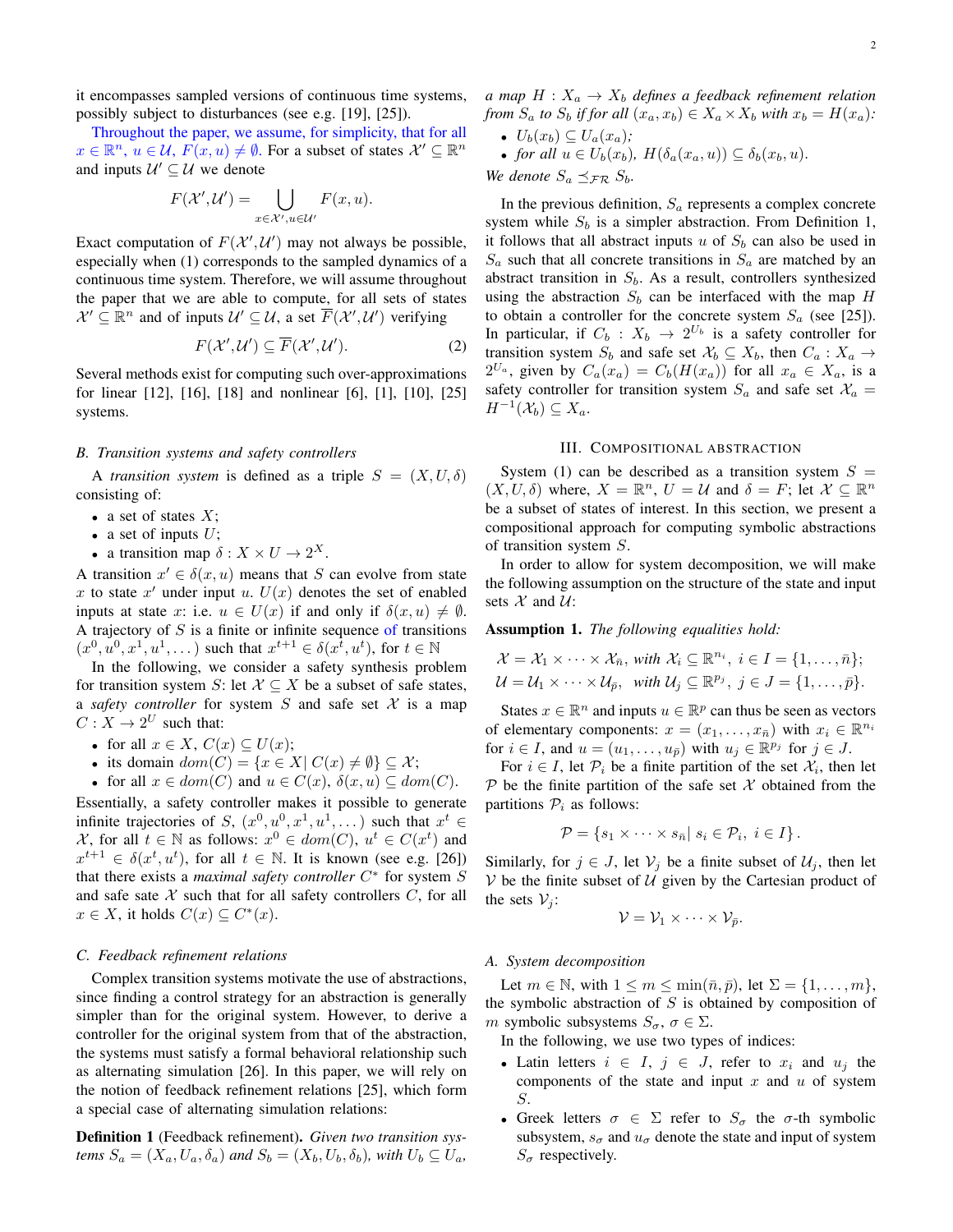We will use  $\pi_i : \mathbb{R}^n \to \mathbb{R}^{n_i}$  and  $\pi_j : \mathbb{R}^p \to \mathbb{R}^{p_j}$  to denote the projections over components  $x_i$  and  $u_j$ , with  $i \in I$ ,  $j \in J$ , respectively. For  $\mathcal{X}' \subseteq \mathbb{R}^n$  and  $\mathcal{U}' \subseteq \mathbb{R}^p$ , we denote  $\mathcal{X}'_i =$  $\pi_i(\mathcal{X}')$  and  $\mathcal{U}'_j = \pi_j(\mathcal{U}')$ . Similarly, for subset of indices  $I' \subseteq$  $I, J' \subseteq J, \pi_{I'} : \mathbb{R}^n \to \prod_{i \in I'} \mathbb{R}^{n_i}$  and  $\pi_{J'} : \mathbb{R}^p \to \prod_{j \in J'} \mathbb{R}^{p_j}$ denote the projections over the set of components  $\{x_i | i \in I'\}$ and  $\{u_j | j \in J'\}$ , respectively; we use the notation  $x_{I'} =$  $\pi_{I'}(x)$ ,  $\mathcal{X}'_{I'} = \pi_{I'}(\mathcal{X}')$ ,  $u_{J'} = \pi_{J'}(u)$  and  $\mathcal{U}'_{J'} = \pi_{J'}(\mathcal{U}')$ .

For  $\sigma \in \Sigma$ , subsystem  $S_{\sigma}$  can be described using the following sets of indices:

- $I_{\sigma}^c \subseteq I$ , with  $I_{\sigma}^c \neq \emptyset$ , denotes the state components to be controlled in  $S_{\sigma}$ ,  $(I_1^c, \ldots, I_m^c)$  is a partition of the state indices I;
- $I_{\sigma} \subseteq I$ , with  $I_{\sigma}^c \subseteq I_{\sigma}$ , denotes the state components modeled in  $S_{\sigma}$ ;
- $I_{\sigma}^{\circ} \subseteq I$ , with  $I_{\sigma}^{\circ} = I_{\sigma} \backslash I_{\sigma}^{\circ}$ , denotes the state components that are modeled but not controlled in  $S_{\sigma}$ ;
- $I_{\sigma}^u \subseteq I$ , with  $I_{\sigma}^u = I \setminus I_{\sigma}$ , denotes the remaining state components that are unmodeled in  $S_{\sigma}$ ;
- $J_{\sigma} \subseteq J$ , with  $J_{\sigma} \neq \emptyset$ , denotes the control input components modeled in  $S_{\sigma}$ ,  $(J_1, \ldots, J_m)$  is a partition of the control input indices  $J$ ;
- $J^u_\sigma \subseteq J$  with  $J^u_\sigma = J \backslash J_\sigma$ , denotes the remaining control input components that are unmodeled in  $S_{\sigma}$ .

It is important to note that the subsystems may share common modeled state components (i.e. the sets of indices  $I_{\sigma}$  may overlap), though the sets of controlled state components  $I_{\sigma}^c$  and modeled control input components  $J_{\sigma}$  are necessarily disjoints. Intuitively,  $S_{\sigma}$  will be used to control state components  $I_{\sigma}^{c}$ using input components  $J_{\sigma}$ ; other state components  $I_{\sigma}^o \cup I_{\sigma}^u$ will be controlled in other subsystems using input components  $J^u_\sigma$ . Though state components  $I^o_\sigma$  will be controlled in other subsystems, they are modeled in  $S_{\sigma}$  and thus information on their dynamics is available for the control of  $S_{\sigma}$ .

Let us remark that the sets of indices  $I_{\sigma}^o$  and  $I_{\sigma}^u$  may possibly be empty if  $I_{\sigma} = I_{\sigma}^{c}$  and  $I_{\sigma} = I$ , respectively. If  $m = 1$ , there is only one subsystem and we encompass the usual centralized abstraction approach (see e.g. [26], [31], [10], [25]).

Remark 1. *In theory, the choice of the sets of indices can be made arbitrarily. However, if the considered system has some structure, i.e. if it consists of interconnected components, a natural decomposition is to associate to each component* C *one*  $subsystem S_{\sigma}$  where: the controlled states  $I_{\sigma}^{c}$  and the modeled *control input*  $J_{\sigma}$  *are the states and control inputs of* C *and* the modeled but uncontrolled states  $I_{\sigma}^{\rm o}$  are the states of other *components that have the strongest interactions with* C*.*

#### *B. Symbolic subsystems*

Let  $\sigma \in \Sigma$ , the symbolic subsystem  $S_{\sigma}$  is an abstraction of S, which models only state and input components  $x_{I_{\sigma}}$  and  $u_{J_{\sigma}}$ respectively. Formally, subsystem  $S_{\sigma}$  is defined as a transition system  $S_{\sigma} = (X_{\sigma}, U_{\sigma}, \delta_{\sigma})$  where:

• the set of states  $X_{\sigma}$  is a finite partition of  $\pi_{I_{\sigma}}(\mathbb{R}^n)$ , given by  $X_{\sigma} = X_{\sigma}^0 \cup \{Out_{\sigma}\}\$  where  $Out_{\sigma} = \pi_{I_{\sigma}}(\mathbb{R}^n) \setminus \mathcal{X}_{I_{\sigma}}$ and

$$
X_{\sigma}^{0} = \left\{ \prod_{i \in I_{\sigma}} s_{i} \middle| s_{i} \in \mathcal{P}_{i}, i \in I_{\sigma} \right\}
$$

is a finite partition of  $\mathcal{X}_{I_{\sigma}}$ ;

• the set of inputs  $U_{\sigma}$  is a finite subset of  $\mathcal{U}_{J_{\sigma}}$  given by

$$
U_{\sigma} = \prod_{j \in J_{\sigma}} \mathcal{V}_j.
$$

To define the transition relation of  $S_{\sigma}$ , let us first define the following map: given  $s_{\sigma} \in X_{\sigma}^0$  and  $u_{\sigma} \in U_{\sigma}$ , we define the set  $\Phi_{\sigma}(s_{\sigma}, u_{\sigma}) \subseteq \mathbb{R}^n$  as follows:

$$
\Phi_{\sigma}(s_{\sigma}, u_{\sigma}) = \overline{F}(\mathcal{X} \cap \pi_{I_{\sigma}}^{-1}(s_{\sigma}), \mathcal{U} \cap \pi_{J_{\sigma}}^{-1}(\{u_{\sigma}\})).
$$
 (3)

The set  $\Phi_{\sigma}(s_{\sigma}, u_{\sigma})$  is therefore an over-approximation of successors of states  $x \in \mathcal{X}$  with  $\pi_{I_{\sigma}}(x) \in s_{\sigma}$ , for control inputs  $u \in \mathcal{U}$  with  $\pi_{J_{\sigma}}(u) = u_{\sigma}$ . Then, we define the transition relation of  $S_{\sigma}$  as follows:

\n- for all 
$$
s_{\sigma} \in X_{\sigma}^0
$$
,  $u_{\sigma} \in U_{\sigma}$ ,  $s'_{\sigma} \in X_{\sigma}^0$ ,  $s'_{\sigma} \in \delta_{\sigma}(s_{\sigma}, u_{\sigma}) \iff s'_{\sigma} \cap \pi_{I_{\sigma}}(\Phi_{\sigma}(s_{\sigma}, u_{\sigma})) \neq \emptyset$ ; (4)
\n- for all  $s_{\sigma} \in X_{\sigma}^0$ ,  $u_{\sigma} \in U_{\sigma}$ ,
\n

$$
Out_{\sigma} \in \delta_{\sigma}(s_{\sigma}, u_{\sigma}) \iff \left\{ \begin{array}{l} \pi_{I_{\sigma}}(\Phi_{\sigma}(s_{\sigma}, u_{\sigma})) \cap \mathcal{X}_{I_{\sigma}} = \emptyset \\ \text{or } \pi_{I_{\sigma}^{c}}(\Phi_{\sigma}(s_{\sigma}, u_{\sigma})) \nsubseteq \mathcal{X}_{I_{\sigma}^{c}}. \\ (5) \end{array} \right.
$$

Remark 2. *The first condition in (5) holds if and only if there does not exist any transition defined by (4), because*  $X^0_\sigma$  *is a partition of*  $X_{I_{\sigma}}$ . As a consequence, it follows that for all  $s_{\sigma} \in X_{\sigma}^0$ ,  $u_{\sigma} \in U_{\sigma}$ ,  $\delta_{\sigma}(s_{\sigma}, u_{\sigma}) \neq \emptyset$  and thus  $U_{\sigma}(s_{\sigma}) = U_{\sigma}$ .

**Remark 3.** *According to (5), a transition to*  $Out_{\sigma}$  *exists if*  $\pi_{I_{\sigma}}(\Phi_{\sigma}(s_{\sigma}, u_{\sigma}))$  *is entirely outside*  $\mathcal{X}_{I_{\sigma}}$  (first condition and *Figure 1.a); or if*  $\pi_{I^c_{\sigma}}(\Phi_{\sigma}(s_{\sigma}, u_{\sigma}))$  *is not contained in*  $\mathcal{X}_{I^c_{\sigma}}$ *(second condition and Figure 1.b). It should be noted that in* the case where the reachable set  $\pi_{I_\sigma^c}(\Phi_\sigma(s_\sigma,u_\sigma))$  is contained *in*  $\mathcal{X}_{I_{\sigma}^c}$  but  $\pi_{I_{\sigma}^o}(\Phi_{\sigma}(s_{\sigma}, u_{\sigma}))$  *is not contained in*  $\mathcal{X}_{I_{\sigma}^o}$  *as in Figure 1.c, no transition is created towards*  $Out_{\sigma}$ *. Finally, if*  $I_{\sigma} = I_{\sigma}^{c}$ , (5) becomes equivalent to

$$
Out_{\sigma} \in \delta_{\sigma}(s_{\sigma}, u_{\sigma}) \iff \pi_{I_{\sigma}}(\Phi_{\sigma}(s_{\sigma}, u_{\sigma})) \nsubseteq \mathcal{X}_{I_{\sigma}},
$$



Fig. 1. Illustration of (5): a transition towards  $Out_{\sigma}$  is created in cases a and b, but not in case c.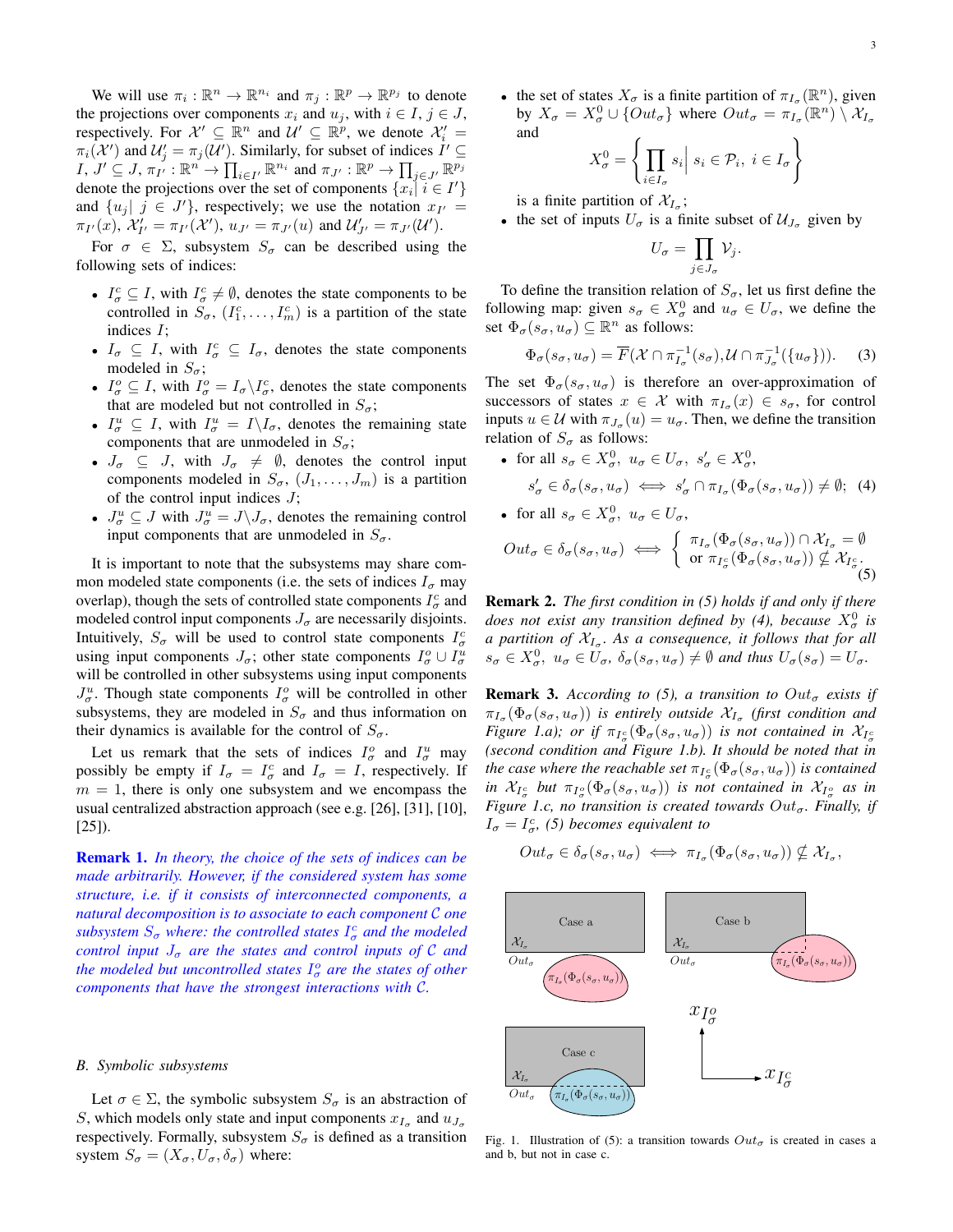*which is the condition used in [19], for compositional abstractions where the set of modeled state components*  $I_{\sigma}$  *do not overlap (i.e.*  $I_{\sigma} = I_{\sigma}^c$ , *for all*  $\sigma \in \Sigma$ *).* 

#### *C. Composition*

In this section, we show how the previous subsystems  $S_{\sigma}$ , with  $\sigma \in \Sigma$ , can be composed in order to define a symbolic abstraction  $S_c$  of the original system S. The main result of the section is Theorem 3, which shows that there exists a feedback refinement relation from  $S$  to  $S_c$ .

The composition of the subsystems  $S_{\sigma}$ ,  $\sigma \in \Sigma$ , is given by the transition system  $S_c = (X_c, U_c, \delta_c)$  where:

- the set of states  $X_c$  is a finite partition of  $\mathbb{R}^n$ , given by  $X_c = X_c^0 \cup \{Out\}$  where  $Out = \mathbb{R}^n \setminus \mathcal{X}$  and  $X_c^0 = \mathcal{P}$ is a finite partition of  $\mathcal{X}$ ;
- the set of inputs  $U_c = V$  is a finite subset of U.

Let us remark that by definition of  $X_c^0$  and  $X_\sigma^0$ , we have that for all  $s \in X_c^0$ , its projection  $s_{I_\sigma} \in X_\sigma^0$ . Similarly, for all  $u \in U_c$ , its projection  $u_{J_{\sigma}} \in U_{\sigma}$ . The transition relation of  $S_c$ can therefore be defined as follows:

• for all  $s \in X_c^0$ ,  $u \in U_c$ ,  $s' \in X_c^0$ ,

$$
s' \in \delta_c(s, u) \Longleftrightarrow \forall \sigma \in \Sigma, \ s'_{I_{\sigma}} \in \delta_{\sigma}(s_{I_{\sigma}}, u_{J_{\sigma}}); \quad (6)
$$

• for all 
$$
s \in X_c^0
$$
,  $u \in U_c$ ,

$$
Out \in \delta_c(s, u) \Longleftrightarrow \exists \sigma \in \Sigma, Out_{\sigma} \in \delta_{\sigma}(s_{I_{\sigma}}, u_{J_{\sigma}}).
$$
\n(7)

**Remark 4.** *Because the sets of modeled state components*  $I_{\sigma}$ *are allowed to overlap, the transition relation of*  $S_c$  *cannot simply be obtained as the Cartesian product of the transition relations of the subsystems*  $S_{\sigma}$ , *as in [19]. Indeed, for*  $s \in$  $X_c^0$ ,  $u \in U_c$ , it is possible that for all  $\sigma \in \Sigma$ , there exists  $s'_{\sigma} \in X_{\sigma}^0$ , such that  $s'_{\sigma} \in \delta_{\sigma}(s_{I_{\sigma}}, u_{J_{\sigma}})$ . However, a transition *to*  $X_c^0$  *will exist in*  $S_c$  *if and only if there exists*  $s' \in X_c^0$  *such that*  $s'_{I_{\sigma}} = s'_{\sigma}$ *, for all*  $\sigma \in \Sigma$ *.* 

In view of the previous remark, it is legitimate to ask if the composition of the subsystems can lead to couples of states and inputs  $(s, u) \in X_c^0 \times U_c$  without a successor. The following proposition shows that this is not the case:

**Proposition 2.** *Under Assumption 1, for all*  $s \in X_c^0$  *we have*  $U_c(s) = U_c$ , *i.e.*  $\delta_c(s, u) \neq \emptyset$ , for all  $u \in U_c$ .

*Proof.* Let  $s \in X_c^0$  and  $u \in U_c$ . Then for all  $\sigma \in \Sigma$ ,  $s_{I_\sigma} \in$  $X^0_{\sigma}$ ,  $u_{J_{\sigma}} \in U_{\sigma}$  and by construction,  $\delta_{\sigma}(s_{I_{\sigma}}, u_{J_{\sigma}}) \neq \emptyset$  (see Remark 2). If there exists a subsystem  $S_{\sigma}$  such that  $Out_{\sigma} \in$  $\delta_{\sigma}(s_{I_{\sigma}}, u_{J_{\sigma}})$ , then by definition of  $S_c$  we have  $Out \in \delta_c(s, u)$ . Otherwise, we have that  $Out_{\sigma} \notin \delta_{\sigma}(s_{I_{\sigma}}, u_{J_{\sigma}})$  for all  $\sigma \in \Sigma$ , which from the second condition of (5) implies that

$$
\forall \sigma \in \Sigma, \ \pi_{I^c_{\sigma}}(\Phi_{\sigma}(s_{I_{\sigma}}, u_{J_{\sigma}})) \subseteq \mathcal{X}_{I^c_{\sigma}}.
$$
 (8)

Remarking that  $s \subseteq \mathcal{X} \cap \pi_{I_{\sigma}}^{-1}(s_{I_{\sigma}})$  and  $\{u\} \subseteq \mathcal{U} \cap \pi_{J_{\sigma}}^{-1}(\{u_{J_{\sigma}}\}),$ the following inclusion follows from (2) and (3):

$$
F(s,\lbrace u \rbrace) \subseteq F(\mathcal{X} \cap \pi_{I_{\sigma}}^{-1}(s_{I_{\sigma}}), \mathcal{U} \cap \pi_{J_{\sigma}}^{-1}(\lbrace u_{J_{\sigma}} \rbrace))
$$
  

$$
\subseteq \Phi_{\sigma}(s_{I_{\sigma}}, u_{J_{\sigma}}).
$$
 (9)

Therefore, from (8) and (9) it follows

$$
\forall \sigma \in \Sigma, \ \pi_{I^c_{\sigma}}(F(s, \{u\})) \subseteq \mathcal{X}_{I^c_{\sigma}}.
$$

This, together with Assumption 1 and the fact that  $(I_1^c, \ldots, I_m^c)$  is a partition of *I*, implies that  $F(s, \{u\}) \subseteq \mathcal{X}$ . Since  $X_c^0$  is a partition of X, there exists  $s' \in X_c^0$  such that  $s' \cap F(s, \{u\}) \neq \emptyset$ . Then, (9) gives  $s' \cap \Phi_{\sigma}(s_{I_{\sigma}}, u_{J_{\sigma}}) \neq \emptyset$ , for all  $\sigma \in \Sigma$ . Thus, for all  $\sigma \in \Sigma$ ,  $s'_{I_{\sigma}} \cap \pi_{I_{\sigma}}(\Phi_{\sigma}(s_{I_{\sigma}}, u_{J_{\sigma}})) \neq \emptyset$ . It follows from (4) that  $s'_{I_{\sigma}} \in \overline{\delta}_{\sigma}(s_{I_{\sigma}}, u_{J_{\sigma}})$  for all  $\sigma \in \Sigma$ , which gives, by (6),  $s' \in \delta_c(s, u)$ .

We can now state the main result of the section:

**Theorem 3.** Let the map  $H : X \to X_c$  be given by  $H(x) = s$ *if and only if*  $x \in s$ *. Then, under Assumption 1, H defines a feedback refinement relation from S to*  $S_c$ :  $S \preceq_{\mathcal{FR}} S_c$ .

*Proof.* Let  $s \in X_c^0$ ,  $x \in s$ ,  $u \in U_c(s) = U_c \subseteq U = U(x)$ ,  $x' \in \delta(x, u) = F(x, u)$  and  $s' = H(x')$ . Since  $x \in s$ , we have  $x' \in F(s, \{u\})$ . Then, let us consider the two possible cases:

- $x' \in \mathcal{X}$  We have by (9),  $x' \in \Phi_{\sigma}(s_{I_{\sigma}}, u_{J_{\sigma}})$ , for all  $\sigma \in \Sigma$ . Since  $x' \in \mathcal{X}$ , then  $s' \in X_c^0$ , it follows from  $x' \in$ s' that  $s' \cap \Phi_{\sigma}(s_{I_{\sigma}}, u_{J_{\sigma}}) \neq \emptyset$ , for all  $\sigma \in \Sigma$ . Then, for all  $\sigma \in \Sigma$ ,  $s'_{I_{\sigma}} \in X_{\sigma}^{0}$  and  $s'_{I_{\sigma}} \cap \pi_{I_{\sigma}}(\Phi_{\sigma}(s_{I_{\sigma}}, u_{J_{\sigma}})) \neq \emptyset$ . From (4),  $s'_{I_{\sigma}} \in \delta_{\sigma}(s_{I_{\sigma}}, u_{J_{\sigma}})$ , for all  $\sigma \in \Sigma$  and by (6) we have  $s' \in \delta_c(s, u)$ .
- $x' \notin \mathcal{X}$  Then,  $F(s, \{u\}) \nsubseteq \mathcal{X}$ . Then, from Assumption 1 and the fact that  $(I_1^c, \ldots, I_m^c)$  is a partition of I, it follows that there exists  $\sigma \in \Sigma$ such that  $\pi_{I^c_{\sigma}}(F(s, \{u\})) \not\subseteq \mathcal{X}_{I^c_{\sigma}}$ . From (9), we have  $\pi_{I^c_{\sigma}}(\Phi_{\sigma}(s_{I_{\sigma}},u_{J_{\sigma}})) \not\subseteq \mathcal{X}_{I^c_{\sigma}}$ . Then, from (5),  $Out_{\sigma} \in$  $\delta_{\sigma}(s_{I_{\sigma}}, u_{J_{\sigma}})$ , and from (7),  $Out \in \delta_{c}(s, u)$ . Since  $x' \notin$  $\mathcal{X}, s' = Out.$

The case  $s = Out$  trivially satisfies Definition 1 since  $U_c(Out) = \emptyset$  by definition of  $S_c$ . □

Note that the composed abstraction  $S_c$  is only created in this section to prove the feedback refinement relationship but one should avoid computing it in practice since it would defeat the purpose of the compositional approach. We end the section by stating an instrumental result, which will be used in Section V when comparing abstractions obtained from different system decompositions.

**Lemma 4.** *Under Assumption 1, for all*  $s \in X_c^0$  *and*  $u \in U_c$ *,*  $Out \in \delta_c(s, u)$  *if and only if there exists*  $\sigma \in \Sigma$  *such that*  $\pi_{I^c_\sigma}(\Phi_\sigma(s_{I_\sigma},u_{J_\sigma})) \nsubseteq \mathcal{X}_{I^c_\sigma}.$ 

*Proof.* Sufficiency is straightforward from (5) and (7). As for necessity, if  $Out \in \delta_c(s, u)$ , then there exists a subsystem  $\sigma$  such that  $Out_{\sigma} \in \delta_{\sigma}(s_{I_{\sigma}}, u_{J_{\sigma}})$ . From (5), either  $\pi_{I^c_{\sigma}}(\Phi_{\sigma}(s_{I_{\sigma}},u_{J_{\sigma}})) \not\subseteq \mathcal{X}_{I^c_{\sigma}}$  (in which case the property holds), or  $\pi_{I^c_\sigma}(\Phi_\sigma(s_{I_\sigma}, u_{J_\sigma})) \subseteq \mathcal{X}_{I^c_\sigma}$  and  $\pi_{I_\sigma}(\Phi_\sigma(s_{I_\sigma}, u_{J_\sigma})) \cap$  $X_{I_{\sigma}} = \emptyset$ . Then, by Assumption 1 and since  $I_{\sigma}^{\circ} = I_{\sigma} \setminus$  $I_{\sigma}^c$ , it follows that  $\pi_{I_{\sigma}^o}(\Phi_{\sigma}(s_{I_{\sigma}},u_{J_{\sigma}})) \cap \mathcal{X}_{I_{\sigma}^o} = \emptyset$ . Then, by (9),  $\pi_{I^o_{\sigma}}(F(s,\{u\})) \cap \mathcal{X}_{I^o_{\sigma}} = \emptyset$ . Thus, it follows that  $\pi_{I^o_\sigma}(F(s, \{u\})) \nsubseteq \mathcal{X}_{I^o_\sigma}$ . From Assumption 1, there exists  $i \in I_{\sigma}^o$ , such that  $\pi_i(F(s, \{u\})) \nsubseteq \mathcal{X}_i$ . Then, let  $\sigma' \in \Sigma$  such that  $i \in I_{\sigma}^c$ , then  $\pi_{I_{\sigma}^c}(F(s, \{u\})) \nsubseteq \mathcal{X}_{I_{\sigma'}^c}$ . By (9), it follows that  $\pi_{I_{\sigma}^c}(\Phi_{\sigma}(s_{I_{\sigma'}}, u_{J_{\sigma'}}^{\sigma'})) \nsubseteq \mathcal{X}_{I_{\sigma'}^c}$  and the property holds.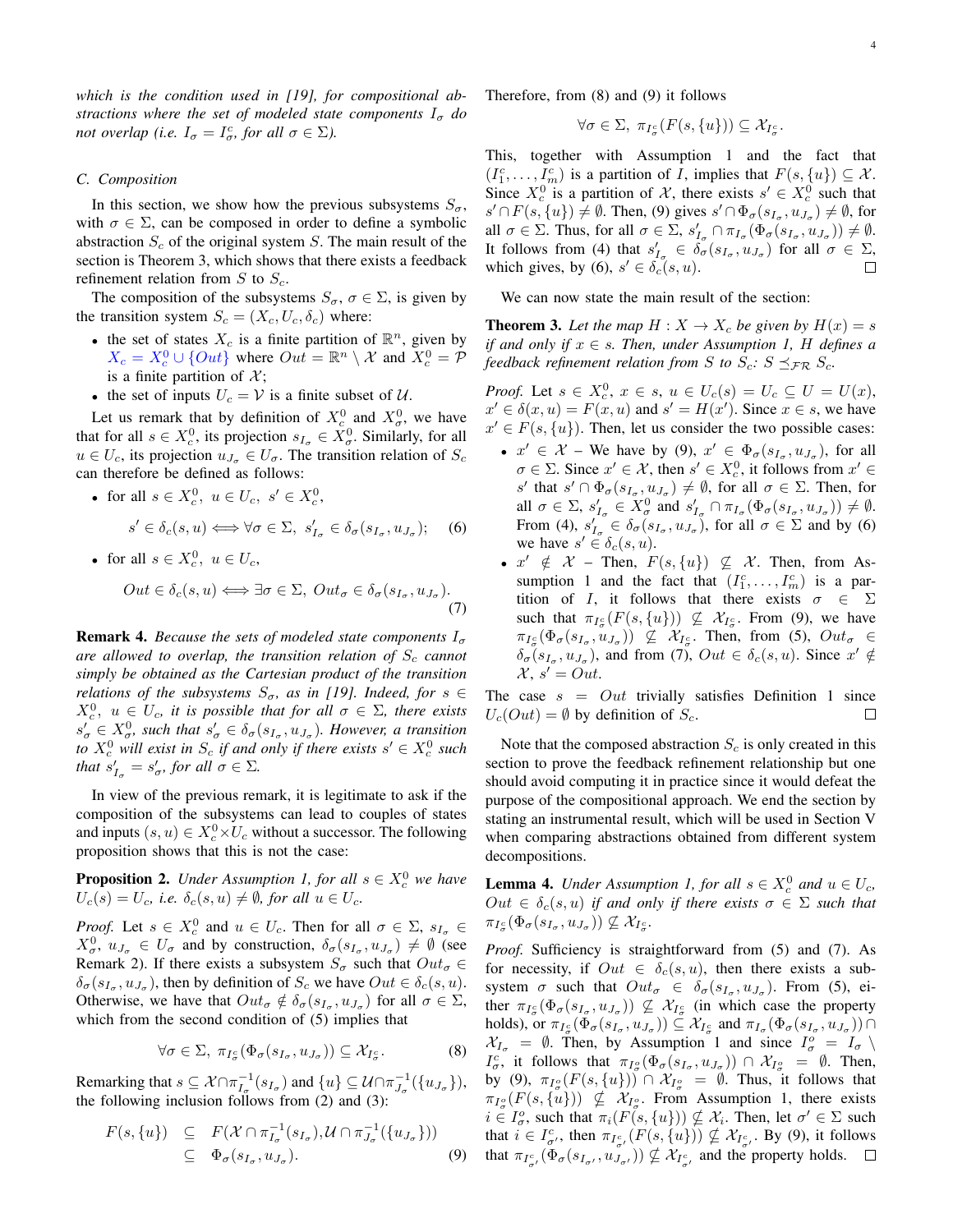#### IV. COMPOSITIONAL SAFETY SYNTHESIS

In this section, we consider the problem of synthesizing a safety controller for transition system  $S$  and safe set  $X$ . Because of the feedback refinement relation from  $S$  to  $S_c$ , this can be done by solving the safety synthesis problem for transition system  $S_c$  and safe set  $X_c^0$ . We propose a compositional approach, which works on the symbolic subsystems  $S_{\sigma}$ and does not require computing the composed abstraction  $S_c$ .

For  $\sigma \in \Sigma$ , let  $C^*_{\sigma}: X_{\sigma} \to 2^{U_{\sigma}}$  be the maximal safety controller for transition system  $S_{\sigma}$  and safe set  $X_{\sigma}^{0}$ . Since  $S_{\sigma}$ has only finitely many states and inputs,  $C^*_{\sigma}$  can be computed in finite time using a fixed point algorithm [26]. Now, let the controller  $C_c: X_c \to 2^{U_c}$  be defined by  $C_c(Out) = \emptyset$  and

$$
\forall s \in X_c^0, C_c(s) = \{ u \in U_c | u_{J_\sigma} \in C^*_\sigma(s_{I_\sigma}), \forall \sigma \in \Sigma \}. (10)
$$

**Theorem 5.** *Under Assumption 1, C<sub>c</sub> is a safety controller for transition system*  $S_c$  *and safe set*  $X_c^0$ *.* 

*Proof.* From Proposition 2 and since  $C_c(Out) = \emptyset$ , it is clear that for all  $s \in X_c$ , we have  $C_c(s) \subseteq U_c(s)$ .  $C_c(Out) = \emptyset$ also gives  $dom(C_c) \subseteq X_c^0$ . Then, let  $s \in dom(C_c) \subseteq X_c^0$ ,  $u \in C_c(s)$  and  $s' \in \delta_c(s, u)$ . If  $s' \notin X_c^0$ , then  $s' = Out$  and from (7), there exists  $\sigma \in \Sigma$ , such that  $Out_{\sigma} \in \delta_{\sigma}(s_{I_{\sigma}}, u_{J_{\sigma}})$ , which contradicts the fact that  $u_{J_{\sigma}} \in C^*_{\sigma}(s_{I_{\sigma}})$  with  $C^*_{\sigma}$  safety controller for transition system  $S_{\sigma}$  and safe set  $X_{\sigma}^{0}$ . Hence, we necessarily have  $s' \in X_c^0$ , and from (6), it follows that  $s'_{I_{\sigma}} \in \delta_{\sigma}(s_{I_{\sigma}}, u_{J_{\sigma}})$ , for all  $\sigma \in \Sigma$ . Moreover,  $u_{J_{\sigma}} \in C^*_{\sigma}(s_{I_{\sigma}})$ gives that  $s'_{I_{\sigma}} \in dom(C_{\sigma}^{*})$ . Then for all  $\sigma \in \Sigma$ , let  $u'_{\sigma} \in$  $C^*_{\sigma}(s'_{I_{\sigma}})$ . Since  $(J_1, \ldots, J_m)$  is a partition of J, there exists  $u' \in U_c$  such that  $u'_{J_{\sigma}} = u'_{\sigma}$  for all  $\sigma \in \Sigma$ . Then, by (10),  $u' \in C_c(s')$  and thus  $s' \in dom(C_c)$ . It follows that  $C_c$  is a safety controller for transition system  $S_c$  and safe set  $X_c^0$ .

**Remark 5.** *Since the sets of modeled state components*  $I_{\sigma}$  *may overlap, it is in principle possible that*  $dom(C_c) = \emptyset$  *while*  $dom(C^*_{\sigma}) \neq \emptyset$ , for all  $\sigma \in \Sigma$ . The reason is that an element of  $dom(C_c)$  is obtained from states in  $dom(C^*_{\sigma})$ , which coincide *on their common modeled states, as shown in (10).*

## *A. Particular case: non-overlapping state sets*

Though  $C^*_{\sigma}$  is a maximal safety controller for all  $\sigma \in \Sigma$ , the safety controller  $C_c$  is generally not maximal. Maximality can be obtained when the set of modeled states  $I_{\sigma}$ ,  $\sigma \in \Sigma$  do not overlap (or equivalently when for all  $\sigma \in \Sigma$ ,  $I_{\sigma}^c = I_{\sigma}$ ). In that case, the following result holds:

**Proposition 6.** *Under Assumption 1, let*  $I_{\sigma}^{c} = I_{\sigma}$ *, for all*  $\sigma \in$ Σ*. Then,* C<sup>c</sup> *is the maximal safety controller for transition*  $system$   $S_c$  and safe set  $X_c^0$ .

*Proof.* Let  $C'_c$ :  $X_c \to 2^{U_c}$  be a safety controller for transition system  $S_c$  and safe set  $X_c^0$ . For  $\sigma \in \Sigma$ , let the controllers  $C'_{\sigma}: X_{\sigma} \to 2^{U_{\sigma}}$  be defined by  $C'_{\sigma}(Out_{\sigma}) = \emptyset$  and for all  $s_{\sigma} \in X_{\sigma}^0,$ 

$$
C'_{\sigma}(s_{\sigma}) = \{u_{\sigma} \in \pi_{J_{\sigma}}(C'_{c}(s))| s \in X_{c}^{0}, s_{I_{\sigma}} = s_{\sigma}\}.
$$
 (11)

Let us show that  $C'_{\sigma}$  is a safety controller for system  $S_{\sigma}$  and safe set  $X^0_{\sigma}$ . Following Remark 2, and since  $C'_{\sigma}(Out_{\sigma}) = \emptyset$ , it is clear that for all  $s_{\sigma} \in X_{\sigma}$ , we have  $C'_{\sigma}(s_{\sigma}) \subseteq U_{\sigma}(s_{\sigma})$ .

 $C'_{\sigma}(Out_{\sigma}) = \emptyset$  also gives  $dom(C'_{\sigma}) \subseteq X_{\sigma}^{0}$ . Then, let  $s_{\sigma} \in$  $dom(C'_{\sigma}), u_{\sigma} \in C'_{\sigma}(s_{\sigma})$  and  $s'_{\sigma} \in \delta_{\sigma}(s_{\sigma}, u_{\sigma})$ , let us prove that  $s'_{\sigma} \in dom(C'_{\sigma})$ . By (11), there exists  $s \in dom(C'_{c})$  and  $u \in C'_c(s)$  such that  $s_{I_\sigma} = s_\sigma$  and  $u_{J_\sigma} = u_\sigma$ . Since  $C'_c$  is a safety controller,  $\delta_c(s, u) \subseteq dom(C_c') \subseteq X_c^0$ . Moreover, since the sets  $I_{\sigma}$  are not overlapping, it follows from (6) that there exists  $s' \in \delta_c(s, u)$  such that  $s'_{I_{\sigma}} = s'_{\sigma}$ . Then,  $s' \in dom(C_c')$ and (11) give that  $s'_{\sigma} \in dom(C'_{\sigma})$ . Hence  $C'_{\sigma}$  is a safety controller for system  $S_{\sigma}$  and safe set  $X_{\sigma}^{0}$ . Then, by maximality of  $C^*_{\sigma}$ , it follows that for all  $s_{\sigma} \in X^0_{\sigma}$ ,  $C'_{\sigma}(s_{\sigma}) \subseteq C^*_{\sigma}(s_{\sigma})$ . Finally, let  $s \in dom(C'_c)$  and  $u \in C'_c(s)$ , then by (11),  $u_{J_\sigma} \in$  $C'_{\sigma}(s_{I_{\sigma}}) \subseteq C^*_{\sigma}(s_{I_{\sigma}})$  for all  $\sigma \in \Sigma$ . By (10),  $u \in C_c(s)$ , which shows the maximality of  $C_c$ .

# V. COMPARISONS

In this section, we provide theoretical comparisons between abstractions and controllers given by the previous approach using two different system decompositions.

In addition to the set of state and input indices defined in Section III-A, let us consider partitions  $(\hat{I}_1^c, \ldots, \hat{I}_{\hat{m}}^c)$  and  $(\hat{J}_1, \ldots, \hat{J}_{\hat{m}})$  of the state and input indices and subsets of state indices  $(\hat{I}_1, \dots, \hat{I}_{\hat{m}})$  with  $\hat{I}_{\hat{\sigma}}^c \subseteq \hat{I}_{\hat{\sigma}}$ , for all  $\hat{\sigma} \in \hat{\Sigma} =$  $\{1, \ldots, \hat{m}\}\.$  We define the same objects as before (i.e. subsystems, abstraction, controllers, etc.) for this system decomposition and denote them with hatted notations. We make the following assumption on the two system decompositions under consideration.

**Assumption 2.** *There exists a surjective map*  $\gamma : \hat{\Sigma} \to \Sigma$  *such that, for all*  $\hat{\sigma} \in \hat{\Sigma}$  *and*  $\sigma = \gamma(\hat{\sigma}) \in \Sigma$ *,* 

$$
\hat{I}_{\hat{\sigma}}^c \subseteq I_{\sigma}^c, \ \hat{I}_{\hat{\sigma}} \subseteq I_{\sigma}, \ \hat{J}_{\hat{\sigma}} \subseteq J_{\sigma}.
$$

From the previous assumption, and since  $(\hat{I}_1^c, \dots, \hat{I}_{\hat{m}}^c)$  and  $(\hat{J}_1, \ldots, \hat{J}_{\hat{m}})$  are partitions of the state and input indices, we have that

$$
\forall \sigma \in \Sigma, \bigcup_{\hat{\sigma} \in \gamma^{-1}(\sigma)} \hat{I}_{\hat{\sigma}}^c = I_{\sigma}^c \text{ and } \bigcup_{\hat{\sigma} \in \gamma^{-1}(\sigma)} \hat{J}_{\hat{\sigma}} = J_{\sigma}. \tag{12}
$$

In addition, we will make the following mild assumption on the over-approximations of the reachable sets:

**Assumption 3.** For all  $\mathcal{X}'' \subseteq \mathcal{X}' \subseteq \mathbb{R}^n$ ,  $\mathcal{U}'' \subseteq \mathcal{U}' \subseteq \mathcal{U}$ , the *following inclusion holds*

$$
\overline{F}(\mathcal{X}^{\prime\prime},\mathcal{U}^{\prime\prime})\subseteq\overline{F}(\mathcal{X}^{\prime},\mathcal{U}^{\prime}).
$$

This assumption can be shown to be satisfied by most existing techniques for over-approximating the reachable set, and in particular by those mentioned in Section II-A. In addition, under Assumptions 2 and 3, it follows from (3), that for all  $\hat{\sigma} \in \hat{\Sigma}$  and  $\sigma = \gamma(\hat{\sigma}) \in \Sigma$ ,

$$
\forall s \in \mathcal{P}, \ u \in \mathcal{V}, \ \Phi_{\sigma}(s_{I_{\sigma}}, u_{J_{\sigma}}) \subseteq \hat{\Phi}_{\hat{\sigma}}(s_{\hat{I}_{\hat{\sigma}}}, u_{\hat{J}_{\hat{\sigma}}}). \tag{13}
$$

## *A. Abstractions*

We start by comparing the compositional abstractions  $S_c$ and  $\hat{S}_c$  resulting from the two different decompositions:

Theorem 7. *Under Assumptions 1, 2 and 3, the identity map is a feedback refinement relation from*  $S_c$  *to*  $\hat{S}_c$ *:*  $S_c \preceq_{\mathcal{FR}} \hat{S}_c$ *.*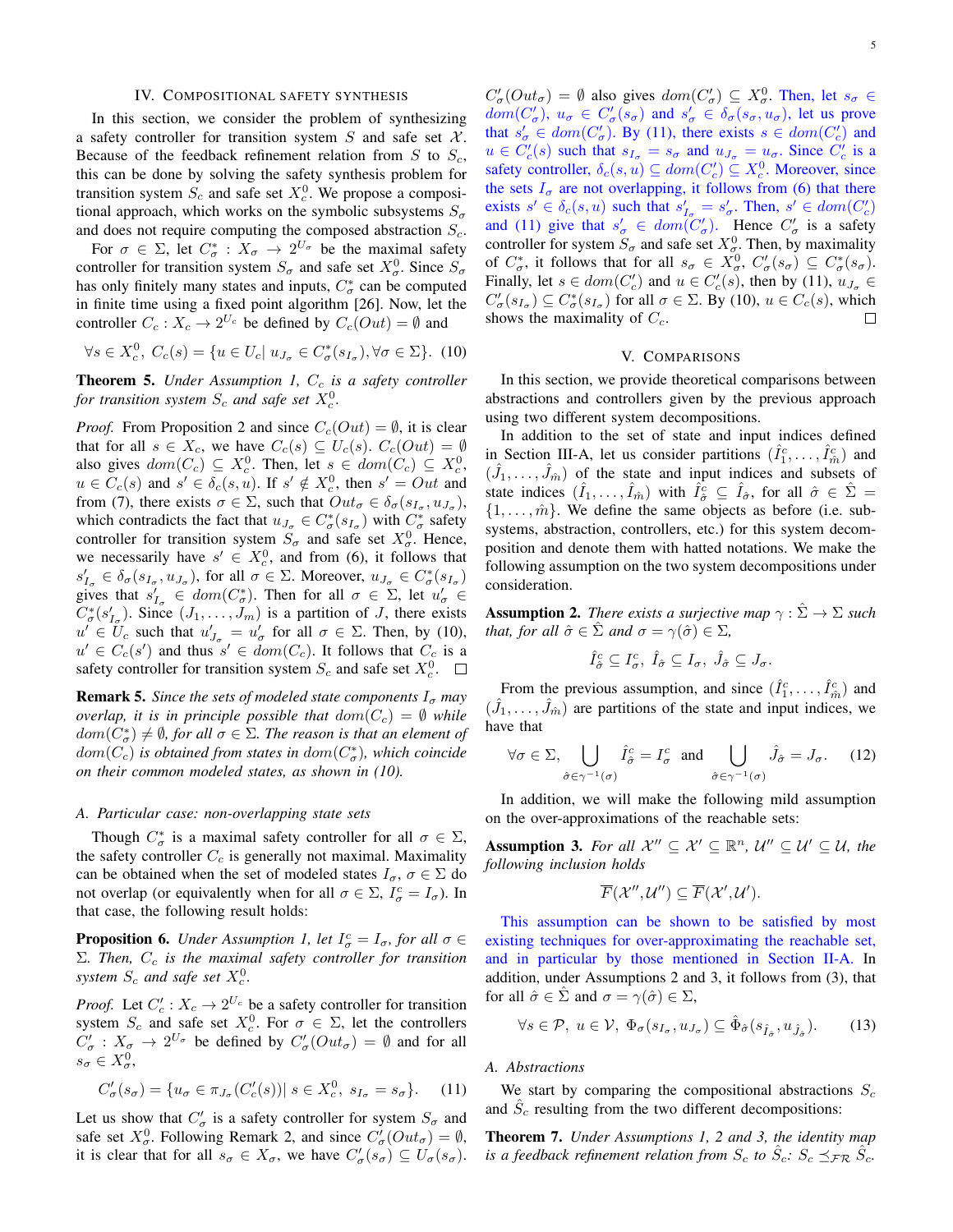*Proof.* Let us first remark that  $X_c^0 = \hat{X}_c^0$ ,  $X_c = \hat{X}_c$  and  $U_c = \hat{U}_c$ . Then, from Proposition 2, for all  $s \in X_c^0 = \hat{X}_c^0$ ,  $U_c(s) = U_c = \hat{U}_c = \hat{U}_c(s)$ . Since  $\hat{U}_c(Out) = \emptyset$ , Definition 1 holds if  $\delta_c(s, u) \subseteq \hat{\delta}_c(s, u)$ , for all  $s \in X_c^0$ ,  $u \in U_c$ .

Hence, let  $s \in X_c^0$ ,  $u \in U_c$  and  $s' \in \delta_c(s, u)$ , then let us consider the two possible cases:

•  $s' \in X_c^0$  – We have by (6) and (4) that

$$
\forall \sigma \in \Sigma, \ s'_{I_{\sigma}} \cap \pi_{I_{\sigma}}(\Phi_{\sigma}(s_{I_{\sigma}}, u_{J_{\sigma}})) \neq \emptyset.
$$

Then, from (13), follows that

$$
\forall \hat \sigma \in \hat \Sigma \text{ and } \sigma = \gamma(\hat \sigma), \; s_{I_\sigma}' \cap \pi_{I_\sigma}(\hat \Phi_{\hat \sigma}(s_{\hat I_{\hat \sigma}},u_{\hat J_{\hat \sigma}})) \neq \emptyset.
$$

By Assumption 2,  $\hat{I}_{\hat{\sigma}} \subseteq I_{\sigma}$ , for all  $\hat{\sigma} \in \hat{\Sigma}$  and  $\sigma = \gamma(\hat{\sigma})$ . Thus it follows that

$$
\forall \hat{\sigma} \in \hat{\Sigma}, \; s_{\hat{I}_{\hat{\sigma}}}^{\prime} \cap \pi_{\hat{I}_{\hat{\sigma}}}(\hat{\Phi}_{\hat{\sigma}}(s_{\hat{I}_{\hat{\sigma}}}, u_{\hat{J}_{\hat{\sigma}}})) \neq \emptyset.
$$

Then, from (4) and (6), we have  $s' \in \hat{\delta}_c(s, u)$ .

•  $s' = Out$  – From Lemma 4, we know that there exists  $\sigma \in \Sigma$ , such that  $\pi_{I^c_{\sigma}}(\Phi_{\sigma}(s_{I_{\sigma}},u_{J_{\sigma}})) \nsubseteq \mathcal{X}_{I^c_{\sigma}}$ . Then, from Assumption 1, there exists  $i \in I_{\sigma}^c$  such that  $\pi_i(\Phi_{\sigma}(s_{I_{\sigma}}, u_{J_{\sigma}})) \nsubseteq \mathcal{X}_i$ . From (12), there exists  $\hat{\sigma} \in \hat{\Sigma}$ , such that  $\sigma = \gamma(\hat{\sigma})$  and  $i \in \hat{I}_{\hat{\sigma}}^c$ . From (13), it follows that  $\pi_i(\hat\Phi_{\hat\sigma}(s_{\hat I_{\hat\sigma}},u_{\hat J_{\hat\sigma}}))\nsubseteq\mathcal X_i$  and  $\pi_{\hat I_{\hat\sigma}^c}(\hat\Phi_{\hat\sigma}(s_{\hat I_{\hat\sigma}},u_{\hat J_{\hat\sigma}}))\nsubseteq\mathcal X_{\hat I_{\hat\sigma}^c}.$ Then, from (5) and (7), we have  $Out \in \hat{\delta}_c(s, u)$ .

 $\Box$ 

Note that the conditions in the previous Theorem are only sufficient conditions, since depending on the dynamics of the system, a feedback refinement relation could also exist between two unrelated decompositions (in terms of index set inclusion).

Remark 6. *Theorem 7 gives an indication on how one should modify the sets of indices to reduce the conservatism of the compositional symbolic abstraction. Firstly, one can keep the* same number of subsystems and the same controlled states  $I_{\sigma}^{c}$ and modeled control input  $J_{\sigma}$ , while considering additional *modeled but uncontrolled states in*  $I^o_\sigma$ *. Secondly, one can merge two or more subsystems by merging their controlled states, modeled control inputs and modeled but uncontrolled states.*

# *B. Controllers*

We now compare the controllers obtained by the approach described in Section IV. The comparison of controllers is more delicate than the comparison of abstractions and we shall need the additional assumption that the sets of indices  $I_{\sigma}$  do not overlap (note that the sets  $I_{\hat{\sigma}}$  may still overlap).

**Corollary 8.** *Under Assumptions 1, 2 and 3, let*  $I_{\sigma}^c = I_{\sigma}$ , for *all*  $\sigma \in \Sigma$ *. Then, for all*  $s \in X_c$ ,  $\hat{C}_c(s) \subseteq C_c(s)$ *.* 

*Proof.* From Theorem 5,  $\hat{C}_c$  is a safety controller for system  $\hat{S}_c$  and safe set  $\hat{X}_c$ . From Theorem 7, it follows that  $\hat{C}_c$  is also a safety controller for system  $S_c$  and safe set  $X_c$ . Then, by Proposition 6, the maximality of  $C_c$  gives us for all  $s \in X_c$ ,  $\widehat{C}_c(s) \subseteq C_c(s)$ .  $\hat{C}_c(s) \subseteq C_c(s)$ .

Let us remark that the assumption that the sets of indices  $I_{\sigma}$  do not overlap is instrumental in the proof since it uses Proposition 6. The question whether similar results hold in the absence of such assumption is an open question, which is left as future research.

#### *C. Complexity*

In this section, we discuss the computational complexity of the approach and show the advantage of using a compositional approach rather than a centralized one. Let |.| denote the cardinality of a set.

The computation of symbolic subsystem  $S_{\sigma}$  requires a number of reachable set approximations equal to  $\prod_{i \in I_{\sigma}} |\mathcal{P}_i| \times$  $\prod_{j\in J_{\sigma}} |\mathcal{V}_j|$ , each creating up to  $(1 + \prod_{i\in I_{\sigma}} |\mathcal{P}_i|)$  successors. This results in an overall time and space complexity  $C_1$  of computing all symbolic subsystems  $S_{\sigma}$ ,  $\sigma \in \Sigma$ :

$$
\mathcal{C}_1 = \mathcal{O}\Big(\sum_{\sigma \in \Sigma} \big(\prod_{i \in I_{\sigma}} |\mathcal{P}_i|^2 \times \prod_{j \in J_{\sigma}} |\mathcal{V}_j|\big)\Big).
$$

The computation of the safety controller  $C_{\sigma}$  by a fixed point algorithm requires a number of iteration which is bounded by the number of states in the safe set  $X^0_{\sigma}$ :  $\prod_{i \in I_{\sigma}} |\mathcal{P}_i|$ . The complexity order of computing an iteration can be bounded by the number of transitions in  $S_{\sigma}$ . This results in an overall time and space complexity  $C_2$  of computing all safety controllers  $C_{\sigma}$ ,  $\sigma \in \Sigma$ :

$$
\mathcal{C}_2 = \mathcal{O}\Big(\sum_{\sigma \in \Sigma} \big(\prod_{i \in I_{\sigma}} |\mathcal{P}_i|^3 \times \prod_{j \in J_{\sigma}} |\mathcal{V}_j|\big)\Big).
$$

To illustrate the advantage of using a compositional approach, let us consider two extremal cases in the particular case where the number of state and input component are equal  $I = J$ . The centralized case corresponds to  $\Sigma = \{1\}$ , with  $I_1 = J_1 = I$ . In that case the complexity of the overall approach is of order  $\mathcal{O}\Big(\prod_{i\in I}|\mathcal{P}_i|^3\times|\mathcal{V}_i|\Big)$ . The fully decentralized case corresponds to  $\Sigma = I = J$ , with  $I_{\sigma} = J_{\sigma} = {\sigma}$  for all  $\sigma \in \Sigma$ . In that case the complexity of the overall approach is of order  $\mathcal{O}\Big(\sum_{i\in I}|\mathcal{P}_i|^3\times |\mathcal{V}_i|\Big).$ Hence, one can see that while the complexity of the centralized approach is exponential in the number of state and input components  $|I|$ , it becomes linear with the fully decentralized approach. Intermediate decompositions enable to balance the computational complexity and the conservativeness of the approach, in view of the discussions in Sections V-A and V-B.

#### VI. NUMERICAL ILLUSTRATION

In this section, we illustrate the results of this paper on the temperature regulation in a circular building of  $n \geq 3$  rooms, each equipped with a heater. For each room  $i \in \{1, \ldots, n\}$ , the variations of the temperature  $T_i$  are described by the discretetime model adapted from [22]:

$$
T_i^+ = T_i + \alpha (T_{i+1} + T_{i-1} - 2T_i) + \beta (T_e - T_i) + \gamma (T_h - T_i) u_i,
$$

where  $T_{i+1}$  and  $T_{i-1}$  are the temperature of the neighbor rooms (with  $T_0 = T_n$  and  $T_{n+1} = T_1$ ),  $T_e = -1$ °C is the outside temperature,  $T_h = 50 °C$  is the heater temperature,  $u_i \in [0, 0.6]$  is the control input for room i and the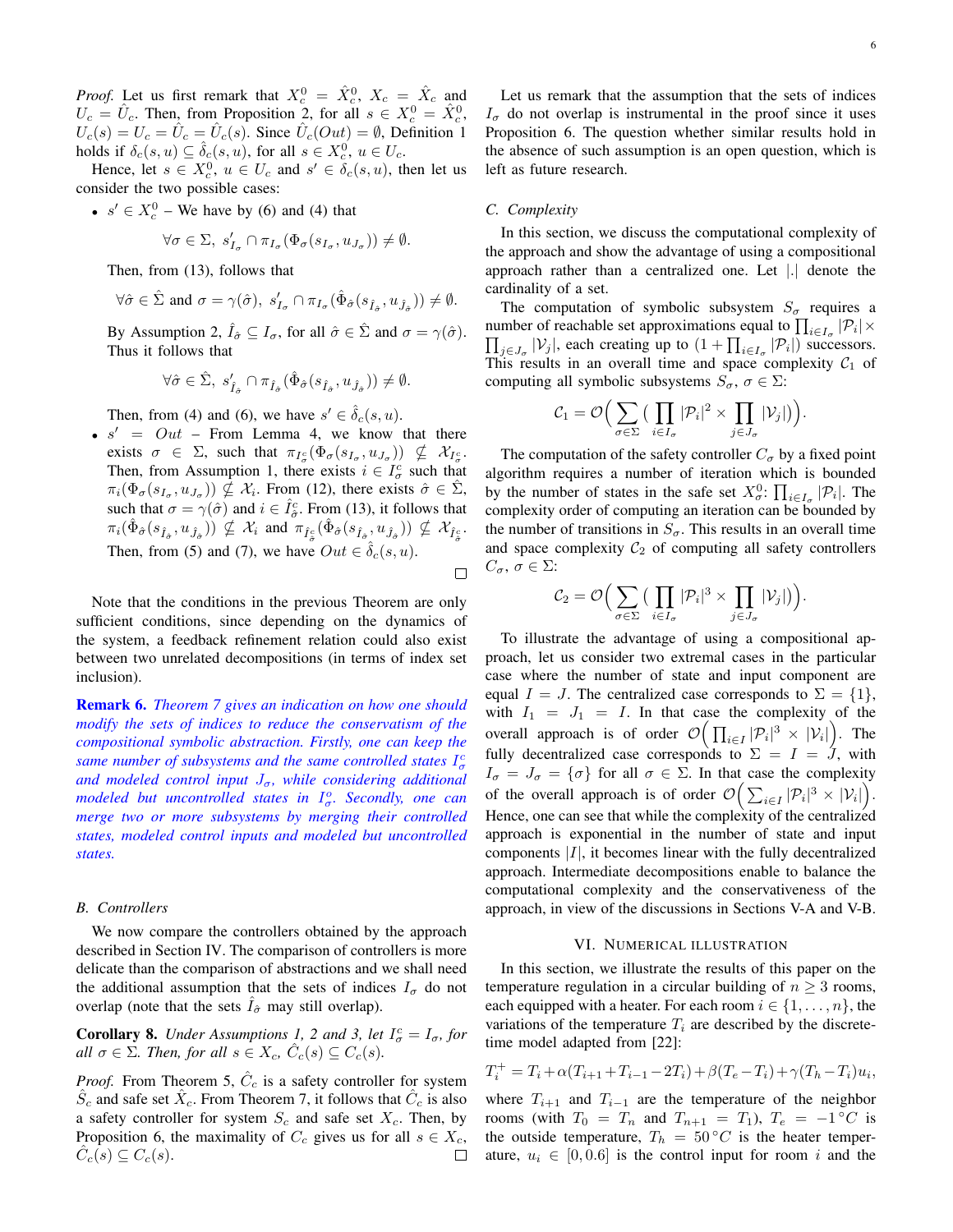| $\lambda_T$ | $\Lambda_{2L}$ |        | $\vert dom(C_c^1)$ | $dom(C_c^2)$ | $dom(C_c^{\delta})$ |
|-------------|----------------|--------|--------------------|--------------|---------------------|
| 5           | 3              | 625    | 525                |              |                     |
| 5           | $\overline{4}$ | 625    | 525                |              |                     |
| 10          | 3              | 10000  | 8900               | 8710         |                     |
| 10          | 4              | 10000  | 8900               | 8710         |                     |
| 20          | 3              | 160000 | 145180             | 143480       |                     |
| 20          | 4              | 160000 | 145180             | 143480       |                     |

|--|--|

NUMBER OF ELEMENTS IN THE DOMAINS OF THE SAFETY CONTROLLERS FOR THE SAFE SET  $\mathcal{X} = [17, 22] \times [19, 22] \times [20, 23] \times [20, 22]$ .

conduction factors are given by  $\alpha = 0.45$ ,  $\beta = 0.045$  and  $\gamma = 0.09$ . This model can be proved to be monotone as defined in [3], which allows us to use efficient algorithms for over-approximating the reachable sets [19], [10]. Moreover, the over-approximation scheme satisfies Assumption 3.

The safe set  $X$  is given by a *n*-dimensional interval (specified later) which is uniformly partitioned into  $\lambda_T$  intervals per component (for a total of  $\lambda_T^n$  symbols in P) and the control set  $\mathcal{U} = [0, 0.6]^n$  is uniformly discretized into  $\lambda_u$  values per component (for a total of  $\lambda_u^n$  values in  $V$ ). We consider 3 possible system decompositions, which provides us with 3 different abstractions:

- $S_c^1$ , the centralized case (i.e.  $m = 1$ ), with a single subsystem containing all states and controls, with  $I_1^1$  =  $I_1^{c1} = J_1^1 = \{1, \ldots, n\};$
- $S_c^2$ , a general case from Section III with  $m = n$ subsystems,  $I_{\sigma}^{c2} = J_{\sigma}^2 = {\sigma}$  and  $I_{\sigma}^2 = {\sigma - 1, \sigma, \sigma + 1}$ for all  $\sigma \in \Sigma = \{1, \ldots, m\};$
- $S_c^3$ , a case with  $m = n$  subsystems and non-overlapping state sets as in Section IV-A, with  $I_{\sigma}^{3} = I_{\sigma}^{c3} = J_{\sigma}^{3} = {\sigma}$ for all  $\sigma \in \Sigma$ .

Both  $S_c^2$  and  $S_c^3$  have one subsystem per room, but subsystems of  $S_c^3$  only focus on the state and control of the considered room, while subsystems of  $S_c^2$  also model (but do not control) the temperatures of both neighbor rooms.

Since Assumption 2 holds for both pairs  $(S_c^1, S_c^2)$  and  $(S_c^2, S_c^3)$ , Theorem 7 immediately gives the feedback refinements  $S_c^1 \preceq_{\mathcal{FR}} S_c^2 \preceq_{\mathcal{FR}} S_c^3$ . Corollary 8 also holds for the pair  $(S_c^1, S_c^2)$  since  $I_1^{c1} = I_1^1$ , but it is not guaranteed to hold for the pair  $(S_c^2, S_c^3)$  since  $I_c^{c2} \neq I_c^2$ . In the following, we report numerical results in two different conditions. The numerical implementation has been done using Matlab on a laptop with a 2.6 GHz CPU and 8 GB of RAM.

**Case 1:**  $n = 4$ ,  $\mathcal{X} = [17, 22] \times [19, 22] \times [20, 23] \times [20, 22]$ .

The abstractions and syntheses are generated in the 6 cases corresponding to state partitions with  $\lambda_T \in \{5, 10, 20\}$  and input discretizations with  $\lambda_u \in \{3, 4\}$ . Table I reports the cardinalities  $|\mathcal{P}| = \lambda_T^4$  of the state partition  $\mathcal{P}$ , and  $|dom(C_c)|$ of the domain of the safety controllers for each abstraction  $S_c^1$ ,  $S_c^2$  and  $S_c^3$ . Table II reports the computation times (in seconds) required to create the abstractions and synthesize safety controllers on all subsystems of  $S_c^1$ ,  $S_c^2$  and  $S_c^3$ .

We check numerically that Theorem 7 and Corollary 8 hold. In particular, in these conditions, the safety inclusion  $C_c^3(s) \subseteq$  $C_c^2(s)$  for all  $s \in \mathcal{P}$  trivially holds due to  $dom(C_c^3) = \emptyset$ , although Corollary 8 could not provide theoretical guarantees in this case.

TABLE II COMPUTATION TIMES (IN SECONDS) FOR THE SAFE SET  $\mathcal{X} = [17, 22] \times [19, 22] \times [20, 23] \times [20, 22].$ 

Two main conclusions on the proposed compositional approach can be obtained from Tables I and II. Firstly, while the compositional case without state overlap (as in  $S_c^3$ , Section IV-A and [19]) fails to synthesize safety controllers, the general case allowing state overlaps (as in  $S_c^2$  and Section III) provides significantly better safety results for a relatively small addition to the computation time. Secondly, the compositional approach with state overlaps  $S_c^2$  requires a negligible computation time compared to the large computational cost of the centralized approach  $S_c^1$  (e.g. in the last row of Table II, we need less than 4 *seconds* for  $S_c^2$  and more than 5 *hours* for  $S_c^1$ ), while still obtaining similar safety results as long as the state partition  $P$  is not too coarse.

In addition to having more information in each subsystem of  $S_c^2$  compared to those in the non-overlapping case  $S_c^3$ , the better safety results in  $S_c^2$  can also be explained by the shapes that can be taken by the domain of the safety controllers with each approach. On the one hand, the safety domain  $dom(C_c^3)$ in the non-overlapping case  $S_c^3$  can only take the form of a hyper-rectangle in  $\mathbb{R}^4$  since it is obtained by the Cartesian product of the one-dimensional safety domains  $dom(C^3_\sigma)$  of its subsystems. On the other hand, the general case with state overlaps  $S_c^2$  is more permissive since its subsystems  $S_{\sigma}^2$  have a three-dimensional state space, thus allowing more complicated shapes of their safety domains  $dom(C^2_{\sigma})$  as displayed in Figure 2 for subsystem  $\sigma = 4$ .  $S_c^2$  thus has more chances finding a safety domain compatible with the considered system dynamics and control objective.



Fig. 2. Visualization of the domain  $dom(C^2_{\sigma})$  of the safety controller for subsystem  $\sigma = 4$  of  $S_c^2$ . Each axis is associated with one component of the RGB color model to facilitate the visualization of depth.